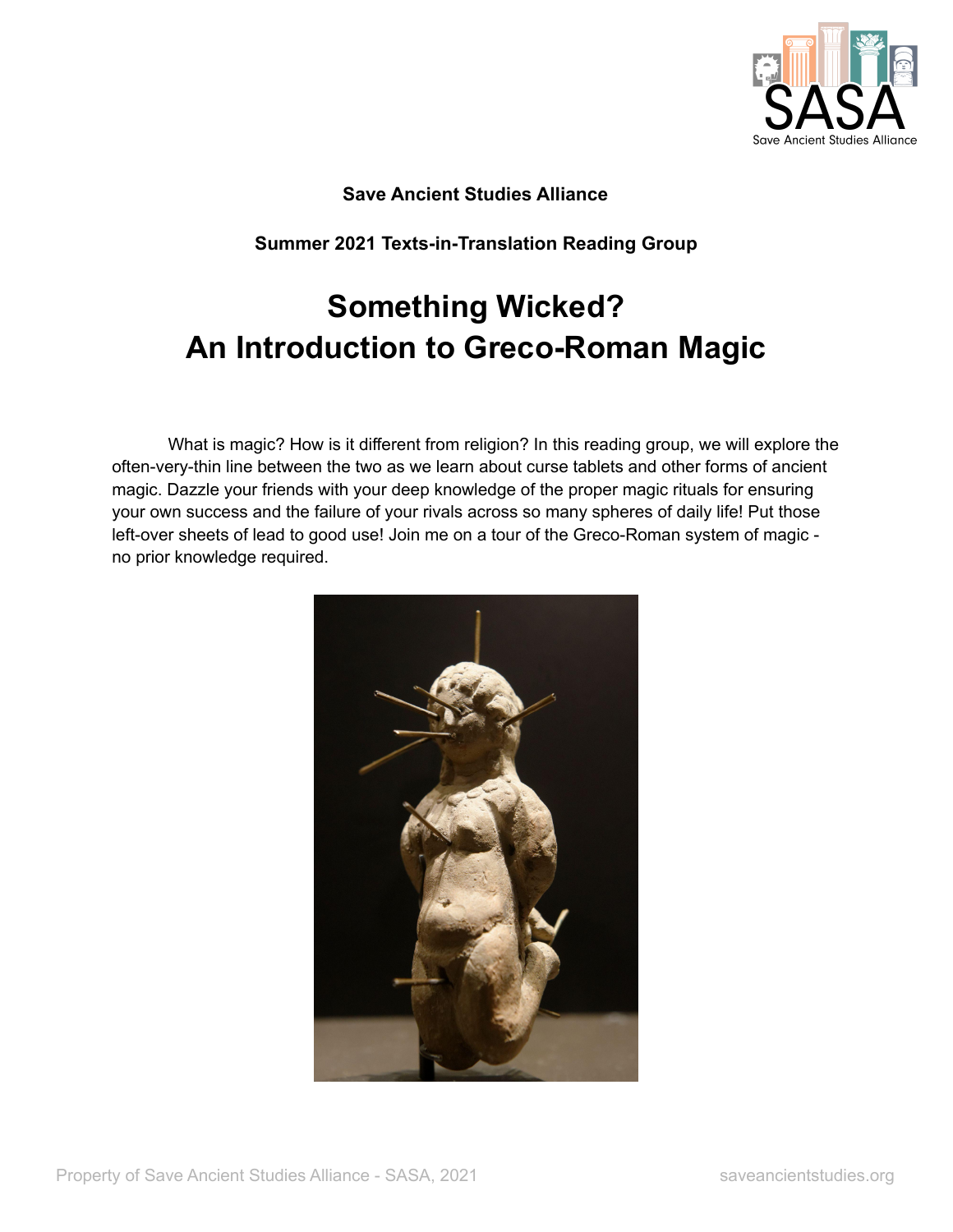### **Your SASA Educational Ambassadors:**

James Gilmer Adjunct Professor of Classics at Ohio University Lancaster james.gilmer@ohio.edu Twitter: @ByzantineMage LinkedIn: <https://www.linkedin.com/in/byzantine-mage/>



#### **Dates (3 weeks):**

Starting: August 6th Fridays @ 6:00 pm EDT

-Session 1: August 6th -Session 2: August 13th -Session 3: August 20th -Session 4: September 3rd

## **Location:(Provided by SASA)**

Zoom Meeting Link <https://us02web.zoom.us/j/86073654261?pwd=NFBaTnNFL09lWGxSZkhsdWRGOCtIZz09> Zoom Meeting ID 860 7365 4261 Zoom Meeting Password 670379

## **Week 1 (Introduction to Greco-Roman Magic: Curse Tablets)**

John G. Gager, *Curse Tablets and Binding Spells from the Ancient World*, 3 -- 30 (26 pages) <https://drive.google.com/file/d/1A6xuZh7ZHLipKPGl4oaUcTamhgifFbtq/view?usp=sharing>

Daniel Ogden, *Magic, Witchcraft, and Ghosts in the Greek and Roman Worlds: A Sourcebook*, 210 -- 226 (17 pages) <https://drive.google.com/file/d/1xdzgdacBqNJYQu014xXVmOF2KLqFAd2H/view?usp=sharing>

Fritz Graf, *Magic in the Ancient World*, 118 -- 174 (57 pages) [https://drive.google.com/file/d/1FHB-nPLIT4wBvW-RHq8jwE6YTm1bhcA\\_/view?usp=sharing](https://drive.google.com/file/d/1FHB-nPLIT4wBvW-RHq8jwE6YTm1bhcA_/view?usp=sharing)

**Week 2 (Introduction to Greco-Roman Magic: Necromancy!)** Daniel Ogden, *Magic, Witchcraft, and Ghosts in the Greek and Roman Worlds: A Sourcebook*, 179 -- 209 (31 pages) <https://drive.google.com/file/d/1btwIMz9GzPmkRVfJVjzFeIgc-L6txSpz/view?usp=sharing>

Daniel Ogden, *Greek and Roman Necromancy*, 43 -- 60 (18 pages) <https://drive.google.com/file/d/1PYyyYm8rYRNPF433FZhxpIPOewDKogYN/view?usp=sharing>

Homer, *Odyssey*, Book XI (14 pages) <https://drive.google.com/file/d/1XEt7UKsuCt-h7lunGch2UvvzOwnP1BUa/view?usp=sharing>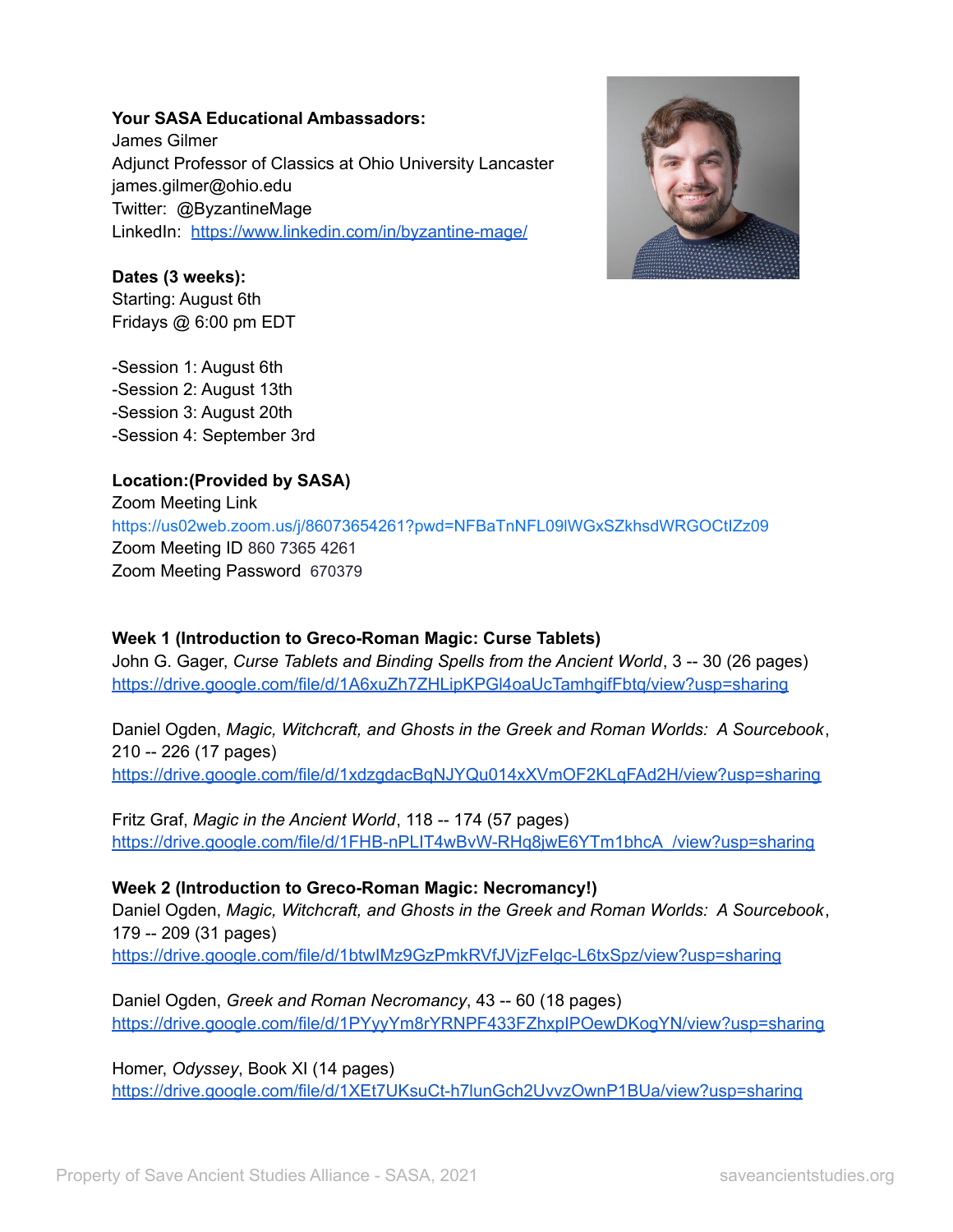## **Week 3 (Amulets & Protection Magic)**

Radcliffe G. Edmonds III, *Drawing Down the Moon: Magic in the Ancient Greco-Roman World,* 1 - 28 (28 pages)

<https://drive.google.com/file/d/1kZxgbnG8ps5xSnXJGlrCDt8RiapNu2WU/view?usp=sharing>

Sabino Perea Yebenes, "Magic at Sea: Amulets for Navigation" in *Magical Practice in the Latin West, Papers from the International Conference held at the University of Zaragoza, 30 Sept. – 1st Oct. 2005,* 457 - 484 (28 pages)

[https://drive.google.com/file/d/1zyjMXL---ZTBuqpm0TBP\\_Sbjd-0aBVvx/view?usp=sharing](https://drive.google.com/file/d/1zyjMXL---ZTBuqpm0TBP_Sbjd-0aBVvx/view?usp=sharing)

Homer, *Odyssey*, Selections from Book X (4 pages) [https://drive.google.com/file/d/1dj\\_dFrlnUhmnizautQXmzbuB6kyZbs5S/view?usp=sharing](https://drive.google.com/file/d/1dj_dFrlnUhmnizautQXmzbuB6kyZbs5S/view?usp=sharing)

Daniel Ogden, *Magic, Witchcraft, and Ghosts in the Greek and Roman Worlds: A Sourcebook*, 261 - 274 (14 pages)

[https://drive.google.com/file/d/1w27FVS8IHRlSWjdBclnkpUz8kyNdU\\_Px/view?usp=sharing](https://drive.google.com/file/d/1w27FVS8IHRlSWjdBclnkpUz8kyNdU_Px/view?usp=sharing)

**Week 4 (September 3rd;** Seers, Oracles & Prophets: Divination 'Magic' and Prophecy**)** Pierre Bonnechere, "Divination", in *A Companion to Greek Religion*, ed. Daniel Ogden, 145 - 159 (15 pages)

[https://drive.google.com/file/d/1tt\\_rIttFfe4Azy2Yvj0vD6KTjuLNTTsm/view?usp=sharing](https://drive.google.com/file/d/1tt_rIttFfe4Azy2Yvj0vD6KTjuLNTTsm/view?usp=sharing)

Hugh Bowden, "Euxenippos at Oropos: Dreaming for Athens," in *Ancient Divination and Experience*, ed. Lindsay G. Driediger-Murphy & Esther Eidinow, 68 -- 83 (16 pages) [https://drive.google.com/file/d/1Zsm1H1BEkiy7\\_UhrDR22p9H9dCDwSX8f/view?usp=sharing](https://drive.google.com/file/d/1Zsm1H1BEkiy7_UhrDR22p9H9dCDwSX8f/view?usp=sharing)

Sarah Iles Johnston, "Oracles and Divination", in *Oxford Handbook of Ancient Greek Religion*, ed. Esther Eidinow & Julia Kindt, 477 - 488 (12 pages) <https://drive.google.com/file/d/1ZEe5-833F0I4kGivlPF0XOSfPj3fOkap/view?usp=sharing>

Michael Flower, *The Seer in Ancient Greece*, 72 - 103 (32 pages) [https://drive.google.com/file/d/1EiLTugyv294r\\_QjBwJYzQgTSxJ6XyTxP/view?usp=sharing](https://drive.google.com/file/d/1EiLTugyv294r_QjBwJYzQgTSxJ6XyTxP/view?usp=sharing)

Addenda:

- Love Magic and *agoge* spells
	- John G. Gager, *Curse Tablets and Binding Spells from the Ancient World*, 78 -- 115 (38 pages)
	- Daniel Ogden, *Magic, Witchcraft, and Ghosts in the Greek and Roman Worlds: A Sourcebook*, 227 -- 244 (18 pages)
	- David Frankfurter, "The Social Context of Women's Erotic Magic in Antiquity" in *Daughters of Hecate: Women and Magic in the Ancient World*, ed. Kimberly Stratton & Dayna Kalleres, 319 -- 339 (21 pages)
- Case Study: Curse Tablets of Bath, England